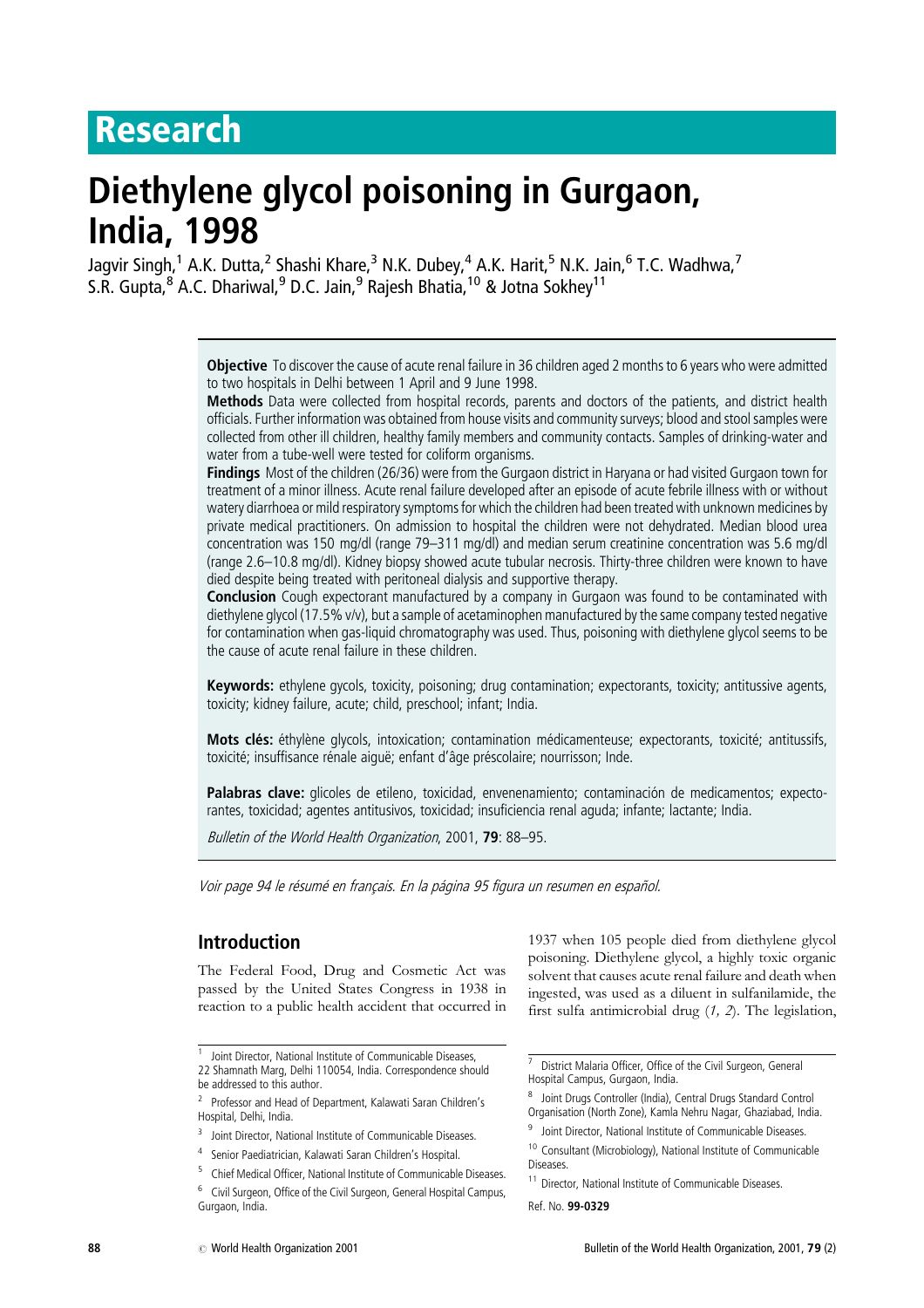which was the first to require that new drugs be tested for toxicity before being put on the market, protected the American public against a recurrence of the tragedy. However, despite the existence of similar, appropriate legislation in India, 14 patients died in Bombay (now Mumbai) in 1986 when they were given glycerine contaminated with diethylene glycol (3). We report a second episode of poisoning occurring in 1998 in India as a result of children ingesting diethylene glycol; at least 33 children are known to have died.

## Background

Kalawati Saran Children's Hospital is a tertiary level paediatric hospital in Delhi. About 150 cases of acute renal failure were seen in the hospital over the last five years. Paediatricians were able to determine the etiology in most of the cases, but were unable to do so for a large number of children who were admitted from April 1998. Most of these children died. All of these children became ill initially with an acute febrile illness with or without mild respiratory or gastrointestinal symptoms (such as diarrhoea or vomiting, or both). All of the children had been treated by private medical practitioners (qualified as well as unqualified) and had some unknown medicines administered, orally or as injections. After a few days of private treatment, the patients developed severe oliguria or anuria that necessitated admission to the children's hospital. On 5 May 1998 the hospital informed the National Institute of Communicable Diseases about these cases. This triggered an epidemiological investigation to discover the cause. The results are presented in this report.

## Materials and methods

The Director of Health Services and the Municipal Health Officer of Delhi were informed about the large number of children with unexplained acute renal failure who had been admitted to the Kalawati Saran Children's Hospital. They were asked to determine whether other hospitals in Delhi had seen similar cases. They found that similar cases had been seen by two other hospitals on or after 19 April 1998: two cases had been admitted to Safdarjang Hospital and 9 to the All India Institute of Medical Sciences. For this investigation, a case was defined as a patient admitted to hospital in April 1998 or later and diagnosed as having unexplained acute renal failure. The 9 cases admitted to the All India Institute have been excluded from this report for administrative reasons. Nevertheless, the excluded cases had epidemiological and clinical characteristics similar to those of the cases admitted to the other two hospitals.

The hospital records of all patients who met the definition of a case were examined to determine the patient's age, sex, place of residence, date of onset of illness, signs and symptoms, results of laboratory investigations, and treatment received before and after hospitalization. Parents of many of the children and the doctors who had treated them were also interviewed. It became apparent that most of the children who had had unexplained acute renal failure came either from the Gurgaon district or had gone there for treatment of acute febrile illness or diarrhoea.

Health officials in the Gurgaon district were contacted to find out whether similar cases had been admitted to the district hospital or to private hospitals in the district. Data were also collected on cases of pyrexia of unknown origin and diarrhoea that had been treated at the district hospital during 1997 and 1998.

Researchers visited the houses of many of the children who had died before the epidemiological investigations began or who were still hospitalized, to discover whether there were any common factors and to discover how these children might have differed from other children in the neighbourhood. These visits were combined with house-to-house surveys of the surrounding community to enquire about any cases of acute febrile illness, diarrhoea or severe oliguria that had occurred since April. Enquiries were also made about the doctors who had treated the children and the types (or names) of medicine prescribed. Blood and stool samples were collected from children who had any illness during these visits as well as from apparently healthy family members and community contacts. Two samples of drinking-water (stored in covered cement tanks) were collected from the houses of children who had had unexplained renal failure. Two samples of running water from a tube-well in a nearby village were also collected. These water samples were tested for coliform organisms.

The treatment histories of the children showed that a large proportion of them had been treated by a local doctor for minor ailments before being referred to the specialized hospitals in Delhi with severe oliguria or anuria. The local doctor was interviewed to provide data on clinical features and treatment of these children. Many other qualified and unqualified doctors practising in Gurgaon were also interviewed.

Blood samples from cases and contacts were collected in plain vials as well as blood culture bottles using aseptic precautions. The samples collected in plain vials were used for serological testing and isolation of viruses. Stool samples were collected in viral transport medium (Hanks balanced salt solution) as well as Cary Blair medium. The samples taken for virus isolation were transported to the laboratories of the National Institute of Communicable Diseases, Delhi, at 2–8 °C and then stored at -20 °C until tested; samples for culturing bacteria were transported at room temperature and processed on the same day.

Stool samples were subjected to virus isolation in various cell lines (RD, HEp2, Vero) by standard procedures. The vials were observed for 7days. All cytopathogenic agents isolated were subjected to enterovirus typing by a microneutralization test using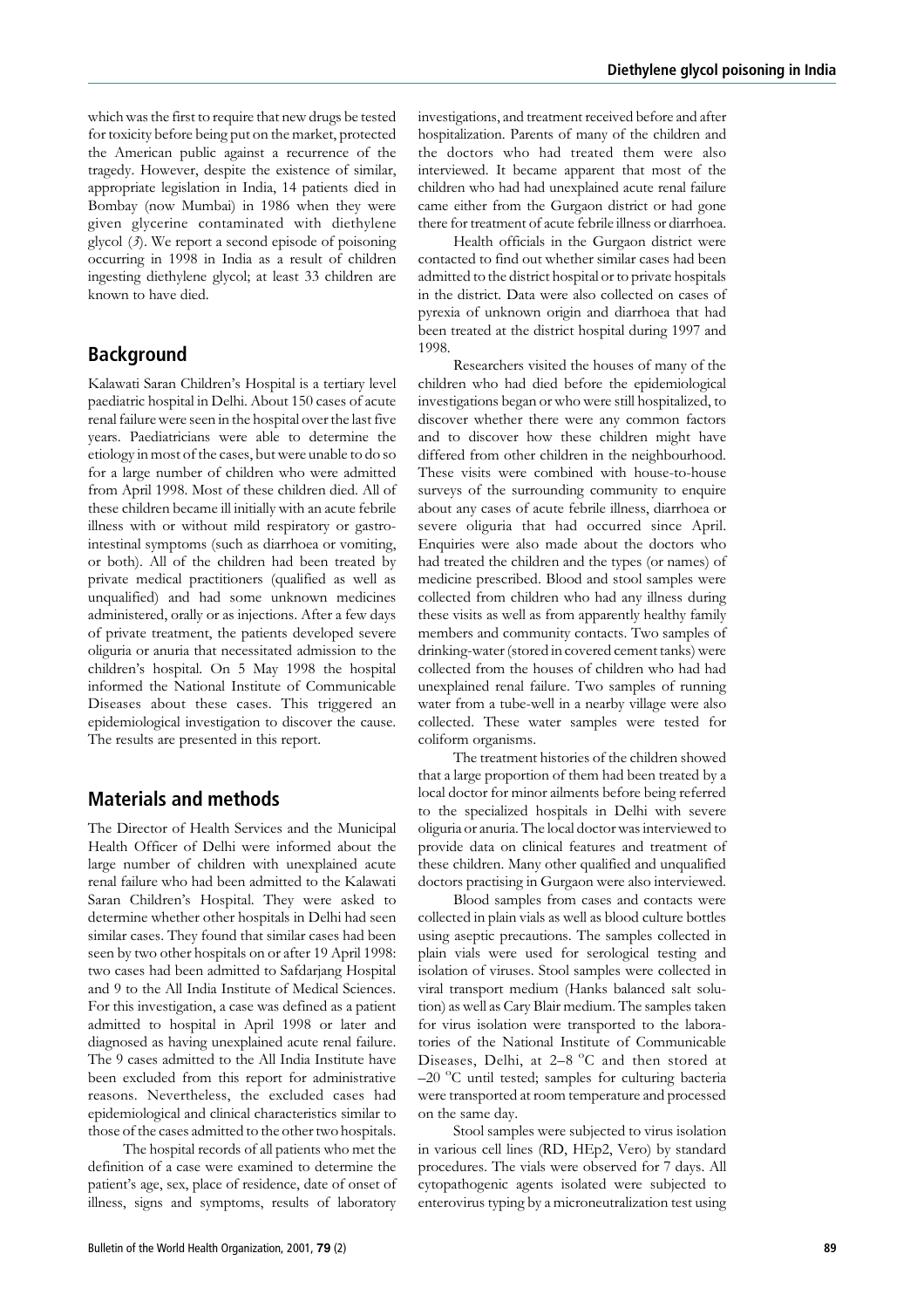pooled antisera procured from the National Institute for Public Health and Environmental Protection (RIVM, the Netherlands).

Representative serum samples were tested for antibodies against group B coxsackievirus by microneutralization test, antibodies against Hantaviruses by particle agglutination kit (Korean Green Cross Corporation, Seoul, Republic of Korea), and antibodies against dengue virus (IgM and IgG) by MAC ELISA using commercial kits. Some samples were also tested for haemagglutination inhibition antibodies against respiratory viruses (influenza A and B, respiratory syncytial virus, and adenoviruses) using HA antigen procured from the Centers for Disease Control and Prevention, Atlanta, GA, USA, and IgM antibodies against cytomegalovirus by micro ELISA (Sigma Diagnostics, St Louis, MO, USA).

Some formulations of medicines manufactured by companies in Gurgaon and two surrounding districts (Faridabad and Bahadurgarh) were collected by the Joint Drugs Controller of India and tested at the Central Drugs Laboratory, Calcutta, for evidence of contamination.

#### Results

A total of 36 children with unexplained acute renal failure were admitted to two hospitals in Delhi between 1 April and 9 June 1998. Thirty-three of the children are known to have died in hospital or at home after being discharged against medical advice. Only two patients were discharged after improving. The status of one patient who was discharged in critical condition is not known. The progression of the epidemic is shown in Fig. 1.

Table 1 shows the age and sex of the children. They ranged in age from 2 months to 6 years; almost three-fourths (26/36) of cases and three-fourths of the deaths (24/33) occurred among children younger than 2 years. Boys accounted for about 69% (25/36) of cases and 70% (23/33) of deaths. The age-specific and sex-specific case fatality rates were not significantly different.

The episode was centred in the Gurgaon district, Haryana state, and adjoining areas. At the time of hospitalization 64% (23/36) of the children were known to live in the Gurgaon district; of these, 9 lived in Gurgaon town (the main town in the district) and the remaining children lived in distant villages. Three children came from the Rewari district in Haryana; one from the Faridabad district, also in Haryana; and two came from the Alwar district in Rajasthan. At the time of admission, the remaining 7 (19%) children were thought to be residents of Delhi. However, it was later discovered that at least 3 of them were actually residents of the Gurgaon district and that they had given addresses of relatives in Delhi at the time of admission; 2 had become ill while staying with relatives in Gurgaon. All the villages or urban areas reported only single cases.

Field visits to the villages and urban areas where patients lived revealed that a few other cases of fever and diarrhoea had occurred in the neighbourhood, and there had been no increase in such cases. No other case of unexplained acute renal failure or death from anuria or severe oliguria was identified.

Table 2 shows the number of cases of pyrexia of unknown origin and diarrhoea treated in the district hospital in Gurgaon between January 1997 and April 1998. There was no increase in the number of cases of fever or diarrhoea in 1998 when compared with 1997. All cases of fever or diarrhoea treated in the district hospital in 1998 improved. No case of severe oliguria or anuria was seen by the district hospital. However, a private specialized hospital in Gurgaon town reported that 5 patients with acute renal failure had been seen there. These patients had been treated by local private practitioners for minor illnesses before developing acute renal failure.

There were no apparent links between the cases except that most of the children either lived in the Gurgaon district or had visited Gurgaon town for treatment of a minor illness before developing acute renal failure. It was later found, however, that 15 of 25 (60%) children for whom treatment histories were available had attended the same private clinic in Gurgaon town, which was managed by a qualified paediatrician. Unfortunately, this paediatrician did not have any records of treating these children. Although he admitted that he had treated some children for fever or respiratory illness or watery diarrhoea before they developed anuria, he was surprised that many of them had developed acute renal failure. He also admitted that he prescribed antibiotics, acetaminophen syrup, cough syrup, or oral rehydration salts to these children. All these medicines were given to patients from his dispensary. He also said that he had not changed his treatment practices or any other aspect of his practice recently. He was curious to know why only some of the children he had treated had developed acute renal failure, because he treated a large number of cases (about 100) every day.

## Clinical profile of cases

None of the children had had any significant illness in the past. All of them had been treated for minor illnesses (fever, cough, or diarrhoea) by local private practitioners before developing severe oliguria or anuria. Clinical examination after admission to the hospitals in Delhi revealed that most of them were well hydrated. Their vital signs were stable as were most of their haemodynamic functions. There was no significant organomegaly. Their chests were clear. The occasional patient had high blood pressure. There was no evidence of focal neurological lesions.

All children were given peritoneal dialysis as well as supportive treatment. Altogether, 33 (92%) of them died. On average, patients died within 7days (range 1– 24 days) of hospitalization. Thirteen (38%) died within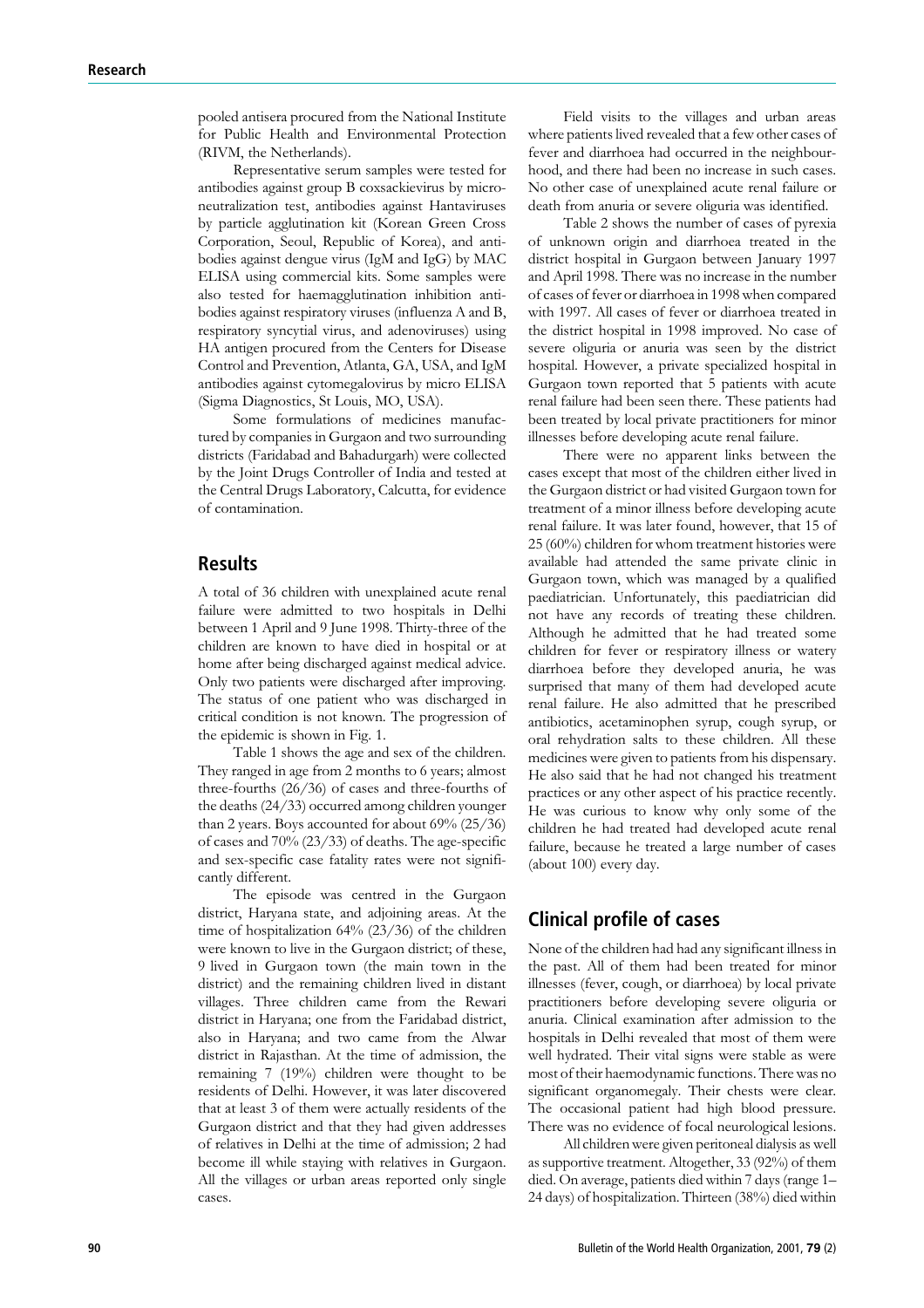3 days of hospitalization. Of the 2 patients discharged after improving, one remained in hospital for 10 days and the other for 13. The patients who died were not clinically different from those who survived.

## Laboratory investigations

Laboratory investigations revealed that blood urea concentrations ( $n = 21$ ; median 150 mg/dl, range 79– 311 mg/dl) and serum creatinine concentrations  $(n = 29; \text{ median } 5.6 \text{ mg/dl}; \text{range } 2.6{\text -}10.8 \text{ mg/dl})$ were high. Sodium concentrations were within the normal range, but potassium concentrations were markedly increased in most children. Analysis of blood gases showed that most patients were acidotic. There was a mild to moderate increase in liver enzymes alanine aminotransferase (n=10; 129 mg/dl, range 22–480 mg/dl; and in 11 children median aspartate aminotransferase (n=11; median 130 mg/ dl, range 26–416 mg/dl). Serum bilirubin concentrations remained within the normal range in most of the cases; 9 children had median concentrations of 0.9 mg/dl (range 0.3–1.6 mg/dl). In the few children who were able to pass 5–10 ml of urine, the urine showed a specific gravity of 1015-1020, a large number of red blood cells, but no casts. Coagulation profiles were within normal limits. One patient had thrombocytopenia. Chest radiographs were normal in all cases. Kidney biopsy done on 2 children at the Kalawati Saran Children's hospital identified acute tubular necrosis.

Four children who could be tested were found negative for IgM and IgG antibodies against dengue. They also tested negative for antibodies against respiratory viruses (influenza, respiratory syncytial virus, and adenovirus) and Hantaviruses. Only 1 of 4 cases tested had antibodies against cytomegalovirus. Of the 15 patients who could be tested all were negative for antibodies against coxsackie  $B_{1-6}$ viruses. All but one (titre 1:32) cases tested negative for antibodies against enterovirus 71.

Stool samples from 16 cases were processed for isolation of enteroviruses. Two of them yielded polioviruses (further typing was not done), one was positive for nonpolio enteroviruses, and two were positive for a mixture of enteroviruses which were not typed further. No virus could be grown from the stool samples of 11 cases or blood samples from 17 cases.

Stool samples from 4 cases were processed for Salmonella spp, Shigella spp, Aeromonas spp, and Vibrio cholerae O:1 and O:139; these pathogens were not identified. However, yeast cells were grown in all of these samples. These samples were also negative for enterohaemorrhagic Escherichia coli and rotavirus. Of 12 blood samples cultured for bacterial pathogens, only one was positive for Klebsiella spp.

Stool and blood samples from many of the household and community contacts of the children were also processed for viral and bacterial pathogens. Of 27 stool samples from contacts, 6 yielded

Fig. 1. Outbreak-associated cases of acute renal failure in two hospitals in Delhi by day of admission, 1998



Table 1. No. (%) of children with acute renal failure caused by contaminated medicine in Gurgaon, India, 1998, by age and sex

| Age<br>(months) | <b>Boys</b>  | Girls          | <b>Total</b> | <b>Deaths</b>  | <b>Case fatality</b><br>rate $(\%)$ |
|-----------------|--------------|----------------|--------------|----------------|-------------------------------------|
| $0 - 5$         | 3            | $\overline{2}$ | 5            | $\overline{4}$ | 80                                  |
|                 | (8.3)        | (5.6)          | (13.9)       |                |                                     |
| $6 - 11$        | 9            | $\mathcal{P}$  | 11           | 11             | 100                                 |
|                 | (25)         | (5.6)          | (30.6)       |                |                                     |
| $12 - 23$       | 7            | ξ              | 10           | 9              | 90                                  |
|                 | (19.4)       | (8.3)          | (27.8)       |                |                                     |
| $24 - 35$       | 3            | $\mathcal{P}$  | 5            | 4              | 80                                  |
|                 | (8.3)        | (5.6)          | (13.9)       |                |                                     |
| $36 - 72$       | 3            | $\mathcal{P}$  | 5            | 5              | 100                                 |
|                 | (8.3)        | (5.6)          | (13.9)       |                |                                     |
| <b>Total</b>    | 25<br>(69.4) | 11<br>(30.6)   | 36<br>(100)  | 33             | 92                                  |

Table 2. No. of children <13 years old with pyrexia of unexplained origin or diarrhoea who attended the outpatient department of the General Hospital, Gurgaon, India, between January 1997 and April 1998

|           | Pyrexia of unexplained origin |      | <b>Diarrhoea</b> |      |
|-----------|-------------------------------|------|------------------|------|
|           | 1997                          | 1998 | 1997             | 1998 |
| January   | 95                            | 19   | 105              | 6    |
| February  | 96                            | 26   | 85               | 17   |
| March     | 158                           | 53   | 99               | 18   |
| April     | 116                           | 71   | 168              | 61   |
| May       | 168                           |      | 130              |      |
| June      | 264                           |      | 170              |      |
| July      | 427                           |      | 174              |      |
| August    | 223                           |      | 143              |      |
| September | 221                           |      | 146              |      |
| October   | 267                           |      | 141              |      |
| November  | 172                           |      | 98               |      |
| December  | 160                           |      | 82               |      |

echoviruses types 4, 6, 9 (2 samples), 11, 12 and 25 (2 samples), while one each was positive for group B coxsackievirus and nonpolio-enteroviruses,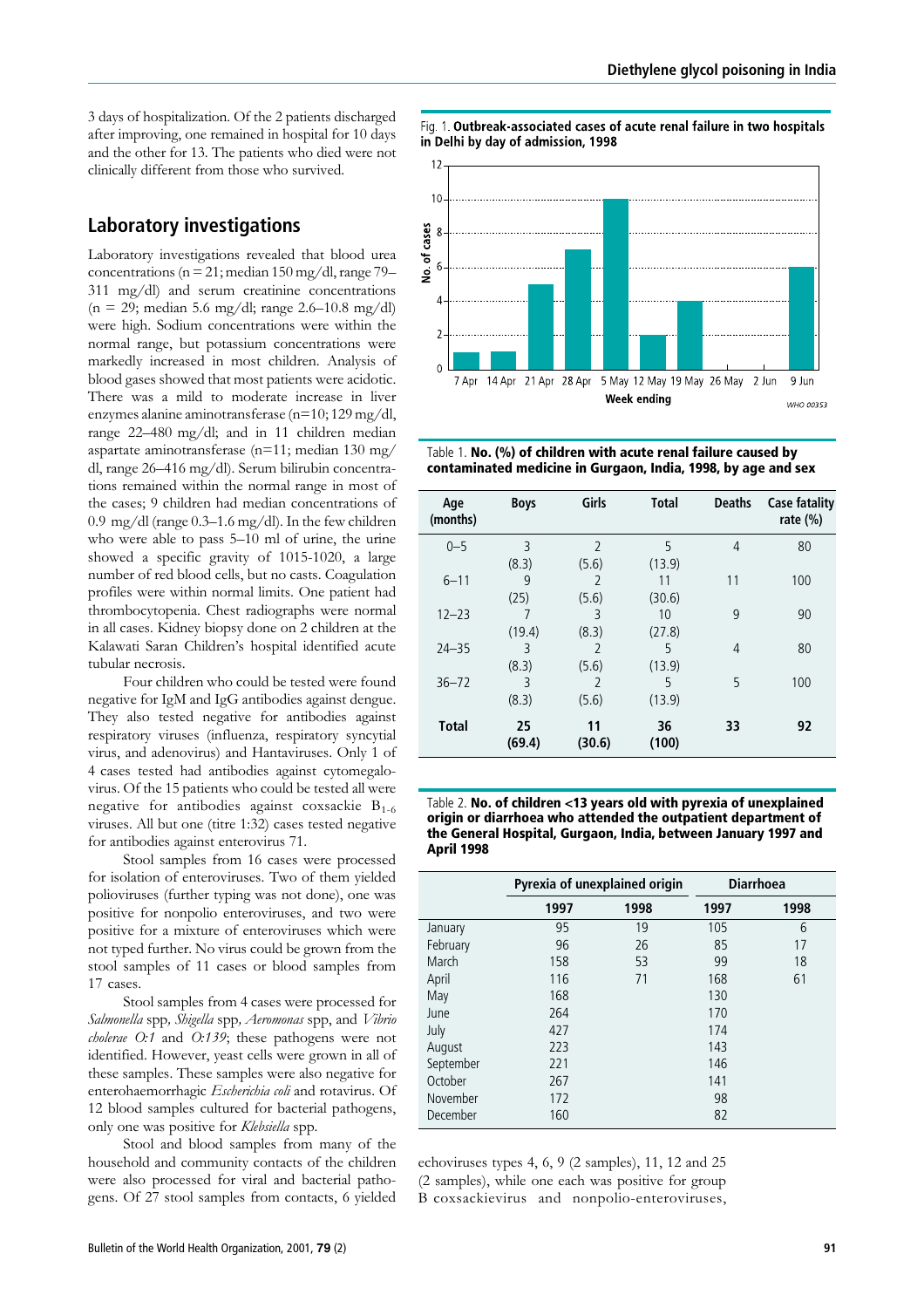which could not be typed. Stool samples from 27 contacts were processed for Salmonella spp, Shigella spp, Aeromonas spp, and V.cholerae O:1and O:139. One sample each yielded Shigella sonnei, Salmonella typhi, and yeast cells. The remaining 24 were negative. All 27 stool samples were also negative for enterohaemorrhagic Escherichia coli and rotavirus. No virus or bacterial pathogen could be isolated from five blood cultures taken from contacts. These blood samples were also negative for antibodies against enterovirus 71.

An unacceptably high number of coliform organisms were found in drinking-water samples from the household of one case (>180/100ml) and two samples from a nearby village (5/100 ml and 17/100 ml respectively).

Of the six drug samples tested by the Central Drugs Laboratory, Calcutta, one (a brand of cough expectorant manufactured by a company in Gurgaon) was found by gas liquid chromatography to contain 17.5% (v/v) diethylene glycol; this sample also contained 4.25 mg bromhexine Hcl and 27.4 mg of pseudoephedrine Hcl per 5 ml when tested by thin layer chromatographic densitometry. A sample of acetaminophen syrup manufactured by the same company was not contaminated. Four more samples (including paracetomol or cough syrup) manufactured by two other companies were also free from diethylene glycol; one sample of cough syrup, however, contained ethylene glycol. Details are shown in Table 3.

## **Discussion**

At the beginning of the investigation we never imagined that contaminated medicine was causing acute renal failure in children. Virtually all cases of unexplained acute renal failure in this series began with an acute febrile illness with or without watery diarrhoea or mild respiratory symptoms, and quickly ended in the complete shutdown of the patient's kidneys. None of the children were dehydrated or in hypovolaemic shock when admitted to the hospitals in Delhi, and most did not respond to peritoneal dialysis and conventional treatment for renal failure. The paediatric nephrologist at Kalawati Saran Children's Hospital ruled out haemolytic uraemic syndrome or acute tubular necrosis caused by severe dehydration or shock as the possible cause of acute renal failure.

There were no apparent connections between the cases except that almost all of them either lived in the Gurgaon district or in the surrounding areas and a large proportion of them (15/25) had attended a private clinic in Gurgaon town before developing acute renal failure. Field visits to the areas in the Gurgaon district from where the patients came revealed that there was no history of any other case or death associated with anuria or severe oliguria in these areas, and that only a few sporadic cases of fever or diarrhoea had occurred. These observations and data on cases of fever and diarrhoea from the district hospital indicated that there had been no outbreak of fever, diarrhoea, or any other recognizable illness. These observations also indicated that transmission was probably not occurring through person-toperson contact.

However, in light of the gastrointestinal symptoms present in many of the children, the widespread contamination of water, and our knowledge of hygienic practices, agents that could be transmitted by the faecal-oral route were investigated: enteroviruses can cause subclinical infection and acute renal failure. We screened a large number of blood and stool samples from cases as well as from their household and community contacts. The results did not indicate that enteroviruses had played a part in the high number of cases of acute renal failure.

The importance of the finding that a large number of the children had attended a private clinic in Gurgaon town before developing acute renal failure was not immediately clear. The investigators met the paediatrician at the clinic many times without coming to any conclusions. It was obvious, however, that he and many other private practitioners were using antibiotics, such as cephalosporines and aminoglycosides, especially in injectable form, to treat cases of minor illness, including watery diarrhoea. Many of the children who developed acute renal failure had received these antibiotics at this clinic. These medicines are potentially nephrotoxic, especially if used in large doses or in patients with pre-existing renal disease. Patients being treated with these medicines require monitoring of their renal function; this was not done at this clinic. Pathogens such as S. typhi rapidly develop resistance if antibiotics are used indiscriminately.

The breakthrough came after an article appeared in JAMA describing an upsurge in deaths among children caused by acute renal failure which had occurred in Haiti when acetaminophen syrup was contaminated with diethylene glycol (4). This paper also reviewed other cases of diethylene glycol poisoning, including one that occurred in India in 1986. The clinical and laboratory findings observed in these series were similar to those observed in Delhi. The availability of biopsy reports indicated the possibility of toxic renal injury. The paediatrician at whose clinic a large proportion of children had been treated had used liquid medicines (including acetaminophen syrup and cough syrup) manufactured by a company in Gurgaon. Consequently, the National Institute of Communicable Diseases immediately informed the Drug Controller General about the unusual clustering of cases of acute renal failure among children admitted to hospitals in Delhi and the possibility that the contamination of medicine might be responsible. The finding that diethylene glycol was present in a large concentration in one of the samples evaluated by the drug controller led to the conclusion that it was probably the cause of acute renal failure in the children seen in Delhi.

A brand of cough expectorant manufactured by a local pharmaceutical company was found by the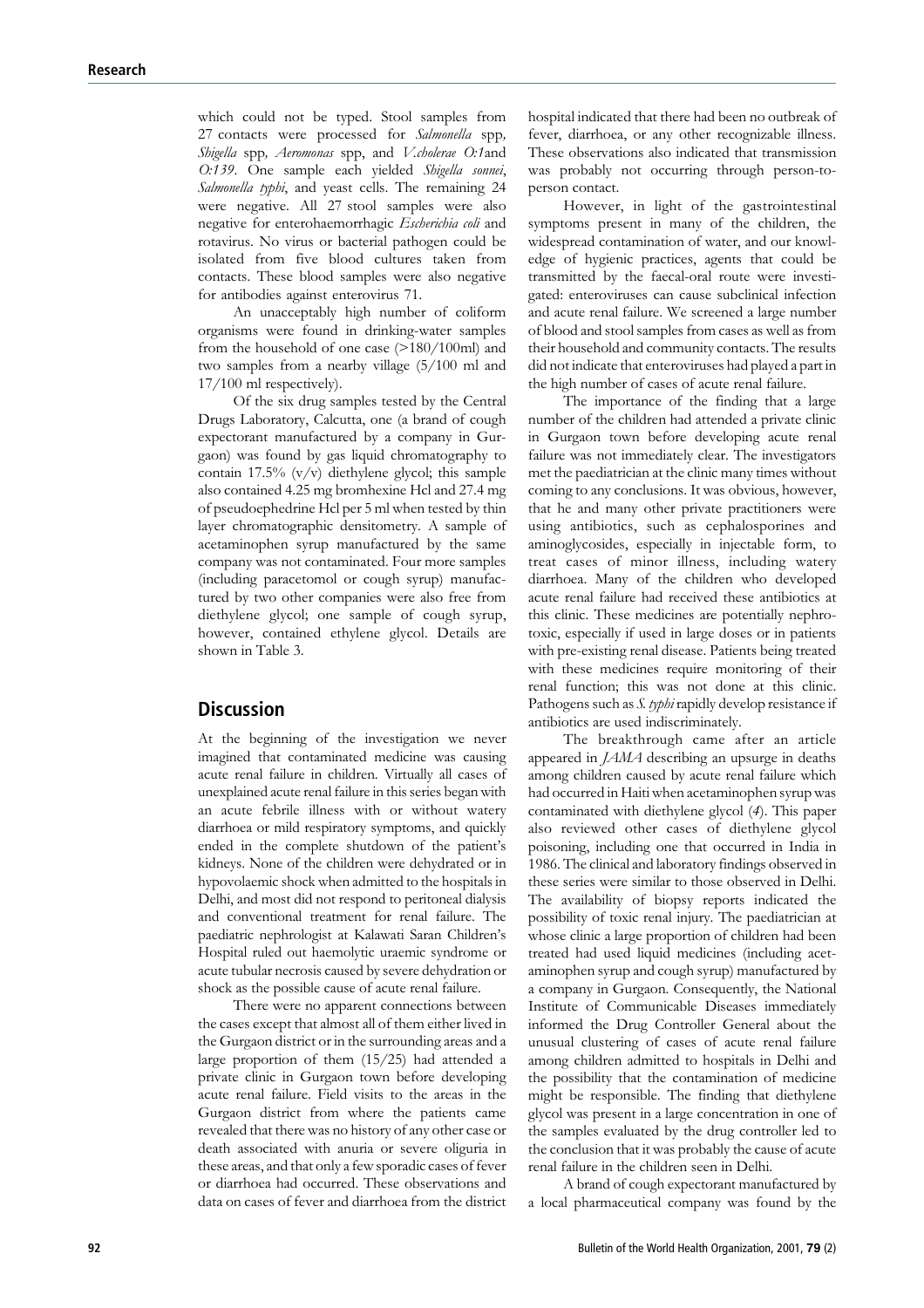| Name of<br>company and<br>address | Name of drug<br>tested<br>(batch no.)        | <b>Contents</b>                                                                        | Quantity<br>claimed<br>per 5 ml                      | Quantity<br>found<br>per 5 ml                         | Method <sup>a</sup>                                                                | Remarks by the laboratory                                                                                                                                                                                                                                                                                                                                                                      |
|-----------------------------------|----------------------------------------------|----------------------------------------------------------------------------------------|------------------------------------------------------|-------------------------------------------------------|------------------------------------------------------------------------------------|------------------------------------------------------------------------------------------------------------------------------------------------------------------------------------------------------------------------------------------------------------------------------------------------------------------------------------------------------------------------------------------------|
| NR, Gurgaon<br>(Haryana)          | Enchest expectorant Bromhexine Hcl<br>(2366) | Pseudoephedrine<br>Hcl                                                                 | 4 mg<br>30 mg                                        | 4.25 mg<br>27.4 mg                                    | <b>TLC Densitometry</b><br><b>TLC Densitometry</b>                                 | • The sample is considered to be<br>not of standard quality for the<br>presence of diethylene glycol                                                                                                                                                                                                                                                                                           |
|                                   |                                              | Diethylene glycol                                                                      | nil                                                  | 17.5%<br>(v/v)                                        | GLC                                                                                |                                                                                                                                                                                                                                                                                                                                                                                                |
|                                   | Nobemol<br>suspension (2371)                 | Paracetamol                                                                            | 125 mg                                               | 104 mg                                                | <b>TLC Densitometry</b>                                                            | • The sample does not confirm<br>claim with respect to the<br>content of paracetamol (low)<br>• The sample is included in United<br>States Pharmacopoeia (USP)<br>and should be labelled<br>accordingly<br>• Addition of colour in paraceta-<br>mol suspension is not official<br>in USP<br>• Additional test for glycols:<br>negative for ethylene glycol<br>and diethylene glycol test (GLC) |
| SC, Faridabad<br>(Haryana)        | Decoryl suspension<br>(413)                  | 1-Phenylephrine Hcl<br>Acetaminophen<br>Chlorpheniramine<br>maleate<br>Ethylene glycol | $1.5 \text{ mg}$<br>125 mg<br>2 <sub>mg</sub><br>nil | 1.387 mg<br>121.11 mg<br>1.929 mg<br>0.5067%<br>(v/v) | Colorimetric<br>Colorimetric<br>Spectrophoto-<br>metric after<br>separation<br>GLC | • The sample is considered to be<br>not of standard quality due to<br>the presence of ethylene glycol                                                                                                                                                                                                                                                                                          |
|                                   | Prestigin suspension Ibuprofen<br>(492)      |                                                                                        | 100 mg                                               | 90.60 mg                                              | Titrametric after<br>separation                                                    | • The sample conforms to claim<br>with respect to above tests                                                                                                                                                                                                                                                                                                                                  |
|                                   |                                              | Paracetamol                                                                            | 125 mg                                               | 134.03 mg                                             | Colorimetric                                                                       | • The sample does not give<br>positive tests for ethylene glycol<br>and diethylene glycol (GLC<br>method)                                                                                                                                                                                                                                                                                      |
| EAIR, Bahadur-<br>garh (Haryana)  | Recovil suspension<br>$(D-88)$               | Promethazine Hcl                                                                       | 125 mg                                               | 2.354 mg                                              | Colorimetric after<br>separation                                                   | • The sample conforms to claim<br>with respect to above tests                                                                                                                                                                                                                                                                                                                                  |
|                                   |                                              | Paracetamol                                                                            | 125 mg                                               | 121.8 mg                                              | Colorimetric                                                                       | • The sample does not give<br>positive tests for ethylene glycol<br>and diethylene glycol (GLC<br>method)                                                                                                                                                                                                                                                                                      |
|                                   | Q-Flor suspension<br>$(B-228)$               | Ciprofloxacin                                                                          | 125 mg                                               |                                                       | 119.39 mg Spectrophotometric                                                       | • The sample conforms to claim<br>with respect to above tests<br>• The sample does not give<br>positive tests for ethylene glycol<br>and diethylene glycol (GLC<br>method)                                                                                                                                                                                                                     |

## Table 3. Results of medicines tested for contamination

<sup>a</sup> TLC, thin layer chromatographic densitometry; GLC, gas-liquid chromatography.

Central Drugs Laboratory, Calcutta, to contain 17.5% (v/v) diethylene glycol. A sample of acetaminophen syrup manufactured by the same company was not contaminated. Both of these medicines had been used by the paediatrician in Gurgaon to treat children who later developed acute renal failure. The absence of diethylene glycol in the acetaminophen syrup probably explains why only a small proportion of children treated by the paediatrician developed renal failure. Almost all doctors prescribe liquid acetaminophen to

children with fever. If the acetaminophen syrup had been contaminated, many more children over a larger geographical area would have developed renal failure, as was the case in Haiti and Bangladesh  $(4, 5)$ .

Some patients who were not treated by this paediatrician but were treated by other private medical practitioners also developed renal failure. Since all of the children were given unlabelled liquid medicines, it is not possible to say whether these children received the same cough syrup, whether some other medicines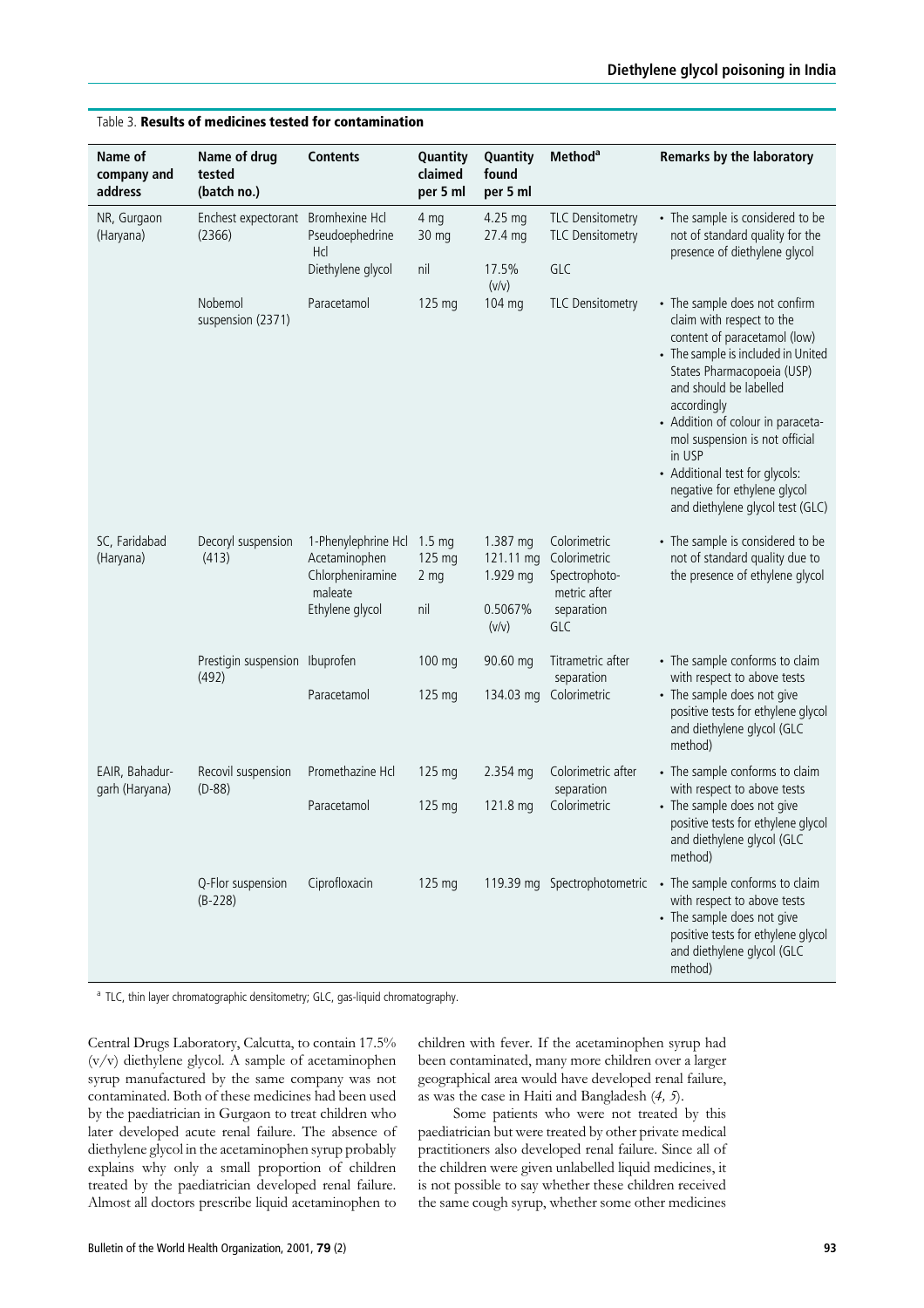were also contaminated, or whether medicines manufactured by other companies were also contaminated. Providing medicines to patients without labels is dangerous and needs immediate attention. The absence of labels affected our epidemiological investigations. We could not determine whether children with renal failure had received medicine that was different from those who did not develop renal failure. Such data would have helped us discover the cause much earlier and saved lives.

Without further investigations, many questions could not be answered. It would be helpful to discover where the diethylene glycol came from, at what point in the process contamination occurred, and whether the contamination was accidental. Additionally, we need to ask how a contaminated medicine was released onto the market. The government of Haryana has convened a fact-finding committee to investigate. Nevertheless, this contamination, as well as others previously reported, indicate that there are major problems in enforcing pharmaceutical legislation in developing countries.

The district and state drug controller had tested many samples using thin layer chromatography before a sample of medicine tested positive for diethylene glycol at the Central Drugs Laboratory. None of the earlier samples was found to be contaminated. These samples included the same brand and same batch of cough expectorant later found to be highly contaminated when tested using gas-liquid chromatography. This indicates that thin layer chromatography alone may not identify contamination with diethylene glycol. On the other hand, gas-liquid chromatography or other appropriate methods are not available in all the laboratories that may be asked to test medicines. Appropriate tests must be available in laboratories that test medicines for contaminants.

The failure to detect the contamination using thin layer chromatography had an important bearing

on these cases. Once contamination was suspected and the samples were sent for testing, the number of cases suddenly declined (Fig.1). After the samples were declared not to be contaminated, 6 more cases occurred. Further cases were only stopped because scientists continued to suspect contamination and insisted that the suspect medicines should not be used unless found to be uncontaminated using gasliquid chromatography.

The epidemiological, clinical, and laboratory investigations strongly implicated diethylene glycol as the cause of the initially unexplained cases of acute renal failure among children, which claimed 33 lives. Contamination of or substitution in medicines of diethylene glycol has occurred in many countries, including Argentina, Bangladesh, Nigeria, Haiti, and India, and it has resulted in the loss of over 500 lives (6). Problems related to the enforcement of pharmaceutical legislation must be addressed to prevent the reoccurrence of such tragedies.  $\blacksquare$ 

#### Acknowledgements

The authors thank the large number of officials from the following organizations who helped in the collection of data or the testing of samples: Kalawati Saran Children's Hospital, Delhi; the All India Institute of Medical Sciences, Delhi; Safdarjung Hospital, Delhi; the Direcorate General of Health Services, Government of Haryana, Chandigarh; the Civil Surgeon, Gurgaon; the District Hospital, Gurgaon; Kalyani Hospital, Gurgaon; the Drug Controller General of India, Delhi; the Central Drugs Standard Control Organisation (North Zone), Ghaziabad; the Central Drugs Laboratory, Calcutta; the National Institute of Criminology and Forensic Sciences, Delhi; the Directorate of Health Services, Delhi; the Municipal Corporation of Delhi; and the National Institute of Communicable Diseases, Delhi.

#### **Résumé**

#### Intoxication par le dié thylène glycol à Gurgaon (Inde) en 1998

Objectif Découvrir la cause d'une insuffisance rénale aiguë chez 36 enfants âgés de 2 mois à 6 ans ayant été admis dans deux hôpitaux de Delhi entre le 1<sup>er</sup> avril et le 9 juin 1998.

Méthodes On a rassemblé des données en examinant les dossiers des hôpitaux et en interrogeant les parents et les médecins des enfants atteints ainsi que les responsables sanitaires du district. Des visites domiciliaires et des enquêtes en communauté ont permis d'obtenir des informations complémentaires ; on a prélevé des échantillons de sang et de selles sur d'autres enfants malades, sur des membres en bonne santé de la famille et sur des contacts communautaires. On a également fait des recherches de colibacilles dans des échantillons d'eau de boisson et d'eau provenant d'un puits tubé.

Résultats La plupart des enfants (26/36) venaient du district de Gurgaon dans l'Etat d'Haryana ou avaient séjourné à Gurgaon pour le traitement d'une affection mineure. L'insuffisance rénale aiguë est apparue après un épisode fébrile avec ou sans diarrhée aqueuse ou symptômes respiratoires bénins, traité avec des médicaments de nature inconnue par un médecin du secteur privé. A l'admission, les enfants n'étaient pas déshydratés. L'azote uréique sanguin médian était de 150 mg/100 ml (intervalle :  $79-311$  mg/100 ml) et la créatinine sérique médiane était de 5,6 mg/100 ml (intervalle :  $2,6-$ 10,8 mg/100 ml). Une biopsie rénale a montré une nécrose tubulaire aiguë. On sait que 33 enfants sont décédés malgré une dialyse péritonéale et un traitement de soutien.

Conclusion Un expectorant contre la toux fabriqué par un laboratoire de Gurgaon a été trouvé contaminé par du diéthylène glycol (17,5 % v/v), mais aucune contamination n'a été décelée dans un échantillon d'acétaminophène du même fabricant lors d'une analyse par chromatographie gaz-liquide. Une intoxication par le diéthylène glycol semble donc avoir été à l'origine de l'insuffisance rénale aiguë chez ces enfants.